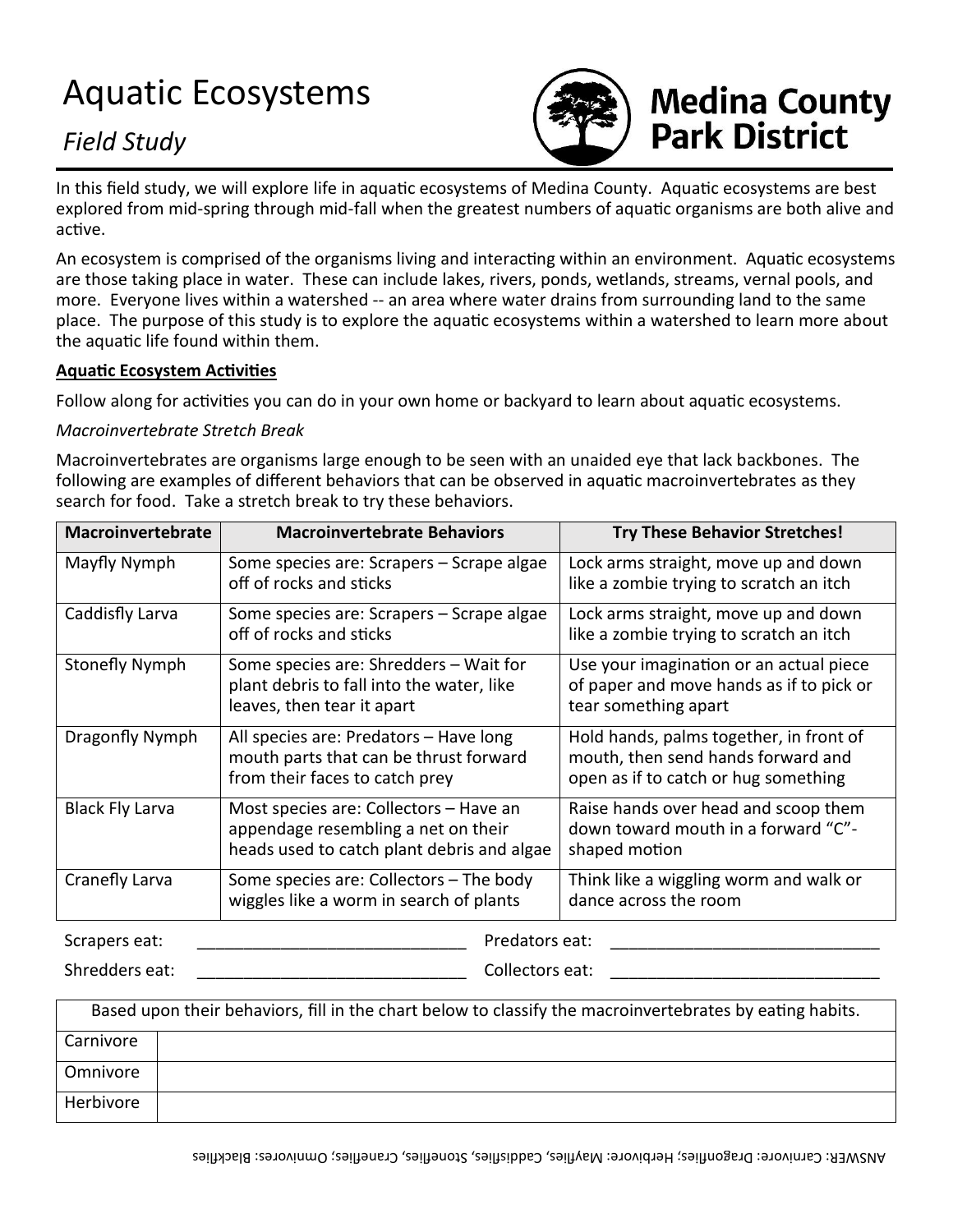To learn more about these and other macroinvertebrates, explore the picture keys available through The Stroud Water Research Center and The Atlas of Common Freshwater Macroinvertebrates of Eastern North America at the following websites.

Stroud Water Research Center:<https://stroudcenter.org/macros/key/>

The Atlas of Common Freshwater Macroinvertebrates of Eastern North America: <https://www.macroinvertebrates.org/>

#### *Aquatic Food Chains*

Even the smallest aquatic organisms can be predators, which can make the study of aquatic food chains very interesting. For example:







Algae  $\longrightarrow$  Mayfly Nymph  $\longrightarrow$  Dragonfly Nymph

All of these organisms are quite small. This means that the possibility for an extensive food chain exists as larger organisms consume these smaller organisms.

A more extensive food chain might include:

Algae  $\rightarrow$  Mayfly  $\rightarrow$  Dragonfly  $\rightarrow$  Green Frog  $\rightarrow$  Large Mouth Bass  $\rightarrow$  Mink  $\rightarrow$  Great Horned Owl

Have you observed any of these organisms in your backyard or at a local park? Watch how these and other animals living near water behave. It may lead you to discover what they eat and who eats them. Describe observations here:

\_\_\_\_\_\_\_\_\_\_\_\_\_\_\_\_\_\_\_\_\_\_\_\_\_\_\_\_\_\_\_\_\_\_\_\_\_\_\_\_\_\_\_\_\_\_\_\_\_\_\_\_\_\_\_\_\_\_\_\_\_\_\_\_\_\_\_\_\_\_\_\_\_\_\_\_\_\_\_\_\_\_\_\_\_\_\_\_\_\_\_\_\_\_\_\_\_\_\_\_\_\_\_\_\_\_\_\_

\_\_\_\_\_\_\_\_\_\_\_\_\_\_\_\_\_\_\_\_\_\_\_\_\_\_\_\_\_\_\_\_\_\_\_\_\_\_\_\_\_\_\_\_\_\_\_\_\_\_\_\_\_\_\_\_\_\_\_\_\_\_\_\_\_\_\_\_\_\_\_\_\_\_\_\_\_\_\_\_\_\_\_\_\_\_\_\_\_\_\_\_\_\_\_\_\_\_\_\_\_\_\_\_\_\_\_\_

\_\_\_\_\_\_\_\_\_\_\_\_\_\_\_\_\_\_\_\_\_\_\_\_\_\_\_\_\_\_\_\_\_\_\_\_\_\_\_\_\_\_\_\_\_\_\_\_\_\_\_\_\_\_\_\_\_\_\_\_\_\_\_\_\_\_\_\_\_\_\_\_\_\_\_\_\_\_\_\_\_\_\_\_\_\_\_\_\_\_\_\_\_\_\_\_\_\_\_\_\_\_\_\_\_\_\_\_

#### *Aquatic Lifecycles*

To learn more about aquatic lifecycles, please refer to the "Lifecycles Field Study." This field study explores the lifecycle of a frog, which is a common member of aquatic ecosystems and an important member of its food chains. Frogs are also important bioindicators or living indicators of the health of their habitat. Their permeable skin allows for the movement and absorption of air and water but can also allow for toxins and chemicals to move into their bodies. A lack of frogs, or a population of sick frogs, can indicate the poor health of an environment. Learning and understanding the lifecycle of these important amphibians can lead to a deeper understanding of life in aquatic ecosystems.

#### *Wetland Functions*

Wetlands are places that are full of both plants and water. The soil holds water year round and can be quite smelly. The plants growing in these places have to be adapted to having their roots under water since they will be covered for most of the year. One plant you might find is a cattail, which looks like a corndog on a long blade of grass. While you may not be able to see a wetland in your own backyard, a kitchen sink and a few basic supplies can help to explore the function of wetlands in an ecosystem.

In addition to these important functions, wetlands also help to slow the flow of flood water during rain events (which reduces flooding), reduce erosion, serve as important habitat and nursery habitat for young animals, and recycle nutrients.